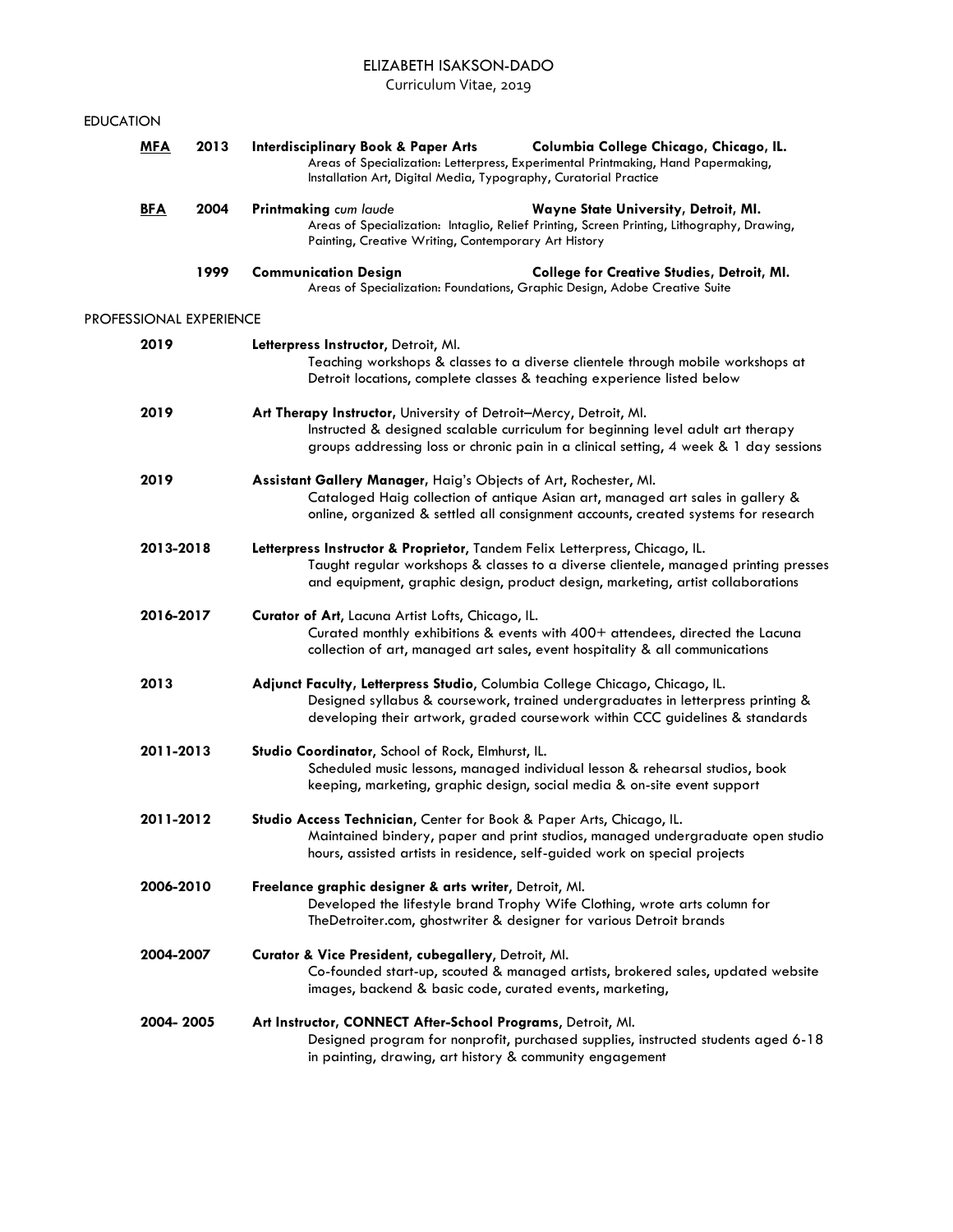| RESEARCH AND PROJECTS<br>2013 | <b>Thesis:</b> Through the Glass, Towards Me: A Distillation, MFA Paper & Exhibition.<br>Research included treatises on Time, Process, Decay and Memento Mori with<br>annotated bibliography, in concert with the exhibition installation on May 13, 2013<br>at the Center for Book & Paper Arts. |  |
|-------------------------------|---------------------------------------------------------------------------------------------------------------------------------------------------------------------------------------------------------------------------------------------------------------------------------------------------|--|
| 2011-2012                     | Co-curator & Project Manager, Center for Book & Paper Arts,: Chicago, IL.<br>Designed exhibition Material Assumptions: Paper as Dialogue, including research,<br>sourcing international artists, customizing parameters, writing catalog essay                                                    |  |
| 2009-2010                     | Assistant to Susan Goethel Campbell, Ferndale, Ml.<br>Assisted in studio research & production of relief printing, bookbinding, installation<br>art, maintaining studio & materials                                                                                                               |  |
| VISTING ARTIST / LECTURER     |                                                                                                                                                                                                                                                                                                   |  |
|                               | 2019 "Wood Type Poster Workshop," POST, Detroit, March 30, 2019.                                                                                                                                                                                                                                  |  |
|                               | "Hot Foil Stationery with Movable Type," POST, Detroit, April 4, 2019.                                                                                                                                                                                                                            |  |
|                               | "Go Big or Go Home: 26 x 40 Letterpress Workshop," Signal-Return, Detroit, May 4, 2019.                                                                                                                                                                                                           |  |
|                               | "Wood Type Poster Workshop," POST, Detroit, June 8, 2019.                                                                                                                                                                                                                                         |  |
|                               | "Hot Foil Stationery with Movable Type," POST, Detroit, June 15, 2019.                                                                                                                                                                                                                            |  |
|                               | "Cheers: Letterpress Drink Coasters with Metal Type," Signal-Return, Detroit, June 29, 2019.                                                                                                                                                                                                      |  |
| 2018                          | "Text in the Visual Arts (ART 264)," Workshop, DePaul University BA/BFA Program, Chicago, January<br>31, 2018.                                                                                                                                                                                    |  |
| 2017                          | "Letterpress Studio," Lecture, Columbia College Chicago MFA Program, Chicago, Nov. 27, 2017.                                                                                                                                                                                                      |  |
| 2016                          | "Letterpress Studio," Lecture, Columbia College Chicago BFA Program, Chicago, Nov. 22, 2016.                                                                                                                                                                                                      |  |
|                               | "Text in the Visual Arts (ART 264)," Workshop, DePaul University BA/BFA Program, Chicago, October<br>26, 2016.                                                                                                                                                                                    |  |
| 2015                          | "Printing & Social Justice," Workshop, Carl Schurz High School, Center for Community Arts Partnerships,<br>Chicago, December 12, 2015.                                                                                                                                                            |  |
|                               | "Graduate Teaching Seminar," Lecture, Columbia College Chicago Interdisciplinary MFA Program,<br>Chicago, November 5, 2015.                                                                                                                                                                       |  |
|                               | "Letterpress for Poetry," Workshop, Young Chicago Authors at Poetry Foundation, Chicago, July 31,<br>2015.                                                                                                                                                                                        |  |
|                               | "Go Big or Go Home: 26 x 40 Letterpress Workshop," Amalgamated Printers' Association 2015<br>Convention Wayzgoose, Chicago, June 25, 2015.                                                                                                                                                        |  |
|                               | "Printmaking and Poetry," Workshop, Carl Schurz High School, Center for Community Arts Partnerships,<br>Chicago, April 18, 2015.                                                                                                                                                                  |  |
|                               | "The Finding Ijeoma Project," Workshop, Chicago Cultural Center, February 13, 2015.                                                                                                                                                                                                               |  |
| 2014                          | "Printmaking and Poetry," Workshop, Carl Schurz High School, Center for Community Arts<br>Partnerships, Chicago, October 25, 2014.                                                                                                                                                                |  |
|                               | "Craft Entrepreneurship," Workshop/Lecture, One Chicago Summer, August 5, 2014.                                                                                                                                                                                                                   |  |
|                               | "Private Stories/Personal Collections," Workshop, School of the Art Institute of Chicago, Early College<br>Program, July 10, 2014.                                                                                                                                                                |  |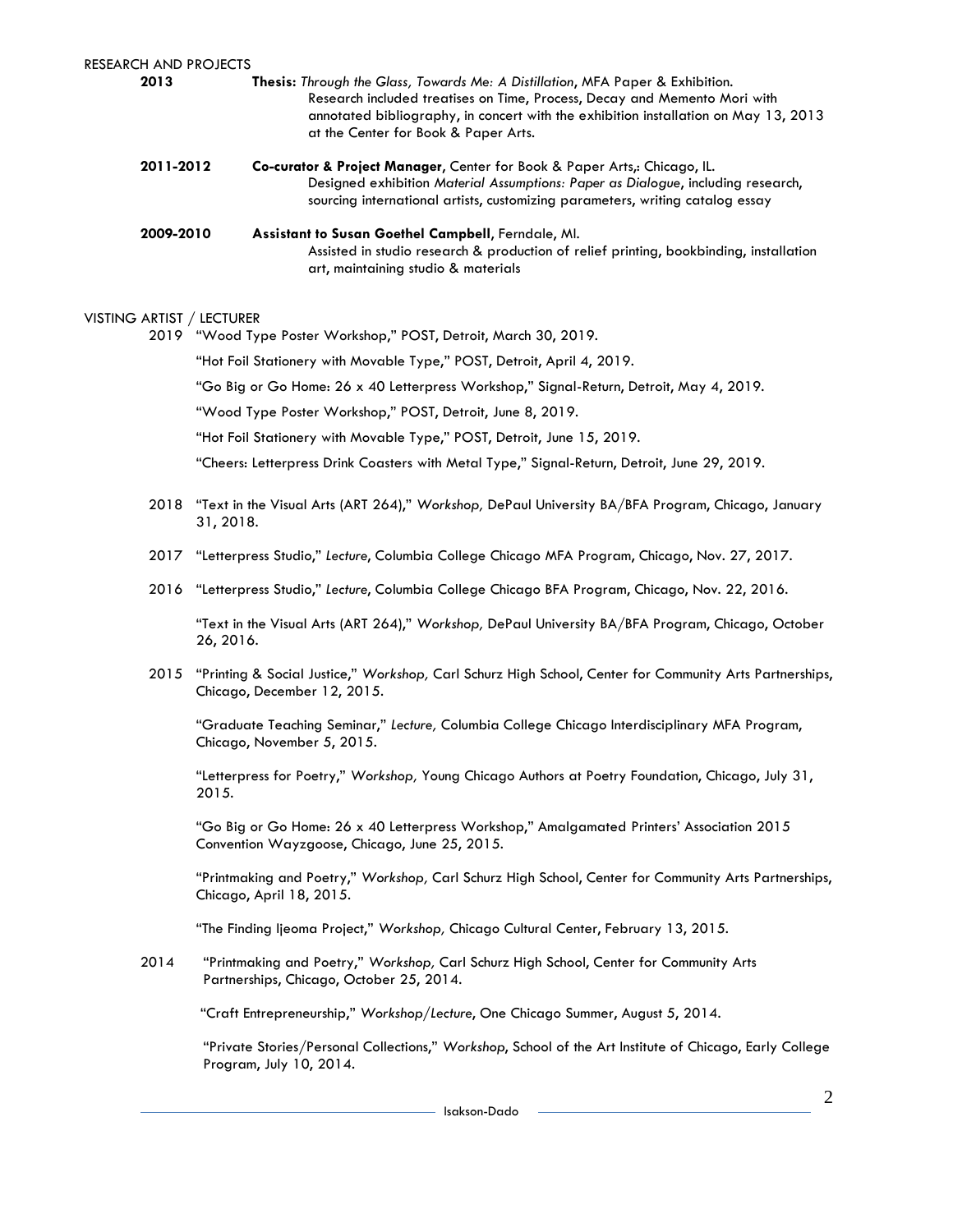Symposium: "The Love, Adventure, and Business of Letterpress Printing," Panel Discussion, The Center for Book & Paper Arts, April 10, 2014.

"Labor, Process, Dialogue: Hand Papermaking as Collaborative Model," *Material Assumptions: Art as Dialogue,*  exhibition catalog, May 2012, reprinted in *Practice 3, Studio Research Journal for the Center for Book & Paper Arts*, March 2013.

Symposium: "Group Effort: Hand Papermaking, Collaboration and Contemporary Art," Panel Discussion, Columbia College Chicago, June 15, 2012.

# AWARDS AND ACHIEVEMENTS

- 2011 Access Arts Grant for Public Installation, Detroit, MI.
- 2007 Featured Emerging Artist, Wyandotte Art Fair, Wyandotte, MI.
- 2006 "Twenty in their 20's," Crain's Detroit Business Magazine, Detroit, MI.
- 2004 *Lyceum* Visiting Artist, University of Michigan, Dearborn, MI.

# **EXHIBITIONS**

Curatorial Work

- 2017 Lacuna Collection at the Cradle Gallery, Lacuna Artist Lofts, Chicago, IL.
- 2016 *Art Party,* Monthly Exhibitions, Programming & Open Studios, Lacuna Artist Lofts.
- 2015 *Third Floor Pop-Ups,* Ongoing Monthly Programming, Lacuna Artist Lofts, Chicago, IL.
- 2012 *Material Assumptions: Paper as Dialogue,* Center for Book and Paper Arts, Chicago, IL.
- 2007 *Launch- Rise of the Creative Class,* Pop-Up Galleries at FD Lofts, Detroit, MI.
- 2006 *Form::Function,* cubegallery at The Buzz Bar, Detroit, MI.
- 2005 *Vivid/Faded: The Re-memory Project*, Biddle Gallery, Wyandotte, MI.
- 2002 *Snow White,* Girlee Detroit Collective at The Transient Gallery, Detroit, MI.

# Solo Exhibitions

- 2015 *Tandem Felix Letterpress presents Pangram*, Lacuna Artist Lofts, Chicago, IL.
- 2014 *Print Local: Tandem Felix Letterpress 2013-14*, Ultra Gallery, Chicago, IL.
- 2011 *Illuminate*, Anna Scripps Park, Detroit, MI.
- 2009 *CODEX*, 4731 Gallery, Detroit, MI.
- 2002 *Drawings: Land and Sky*, Plymouth Community Arts Council, Plymouth, MI.

### Group Exhibitions

- 2018 *Artists in Residence Group Show*, Bridgeport Art Center, Chicago, IL.
- 2017 *Pulp, Paper, Page: Socially Engaged Hand Papermaking and Artists' Books*, (project for Poetry Foundation) The Center for Book Arts, New York, NY.
- 2016 *Soular System,* SHE Gallery, Chicago, IL.

*Heavy Rotation* (collaboration with Krista Franklin), Lacuna Artist Lofts, Chicago, IL.

- 2015 *Victory Gardens,* Terrain Biennial, Chicago, IL. *Chicago 77,* The Poetry Foundation, Chicago, IL.
- 2014 *20th Anniversary Exhibition,* Anchor Graphics / Center for Book & Paper Arts, Chicago, IL.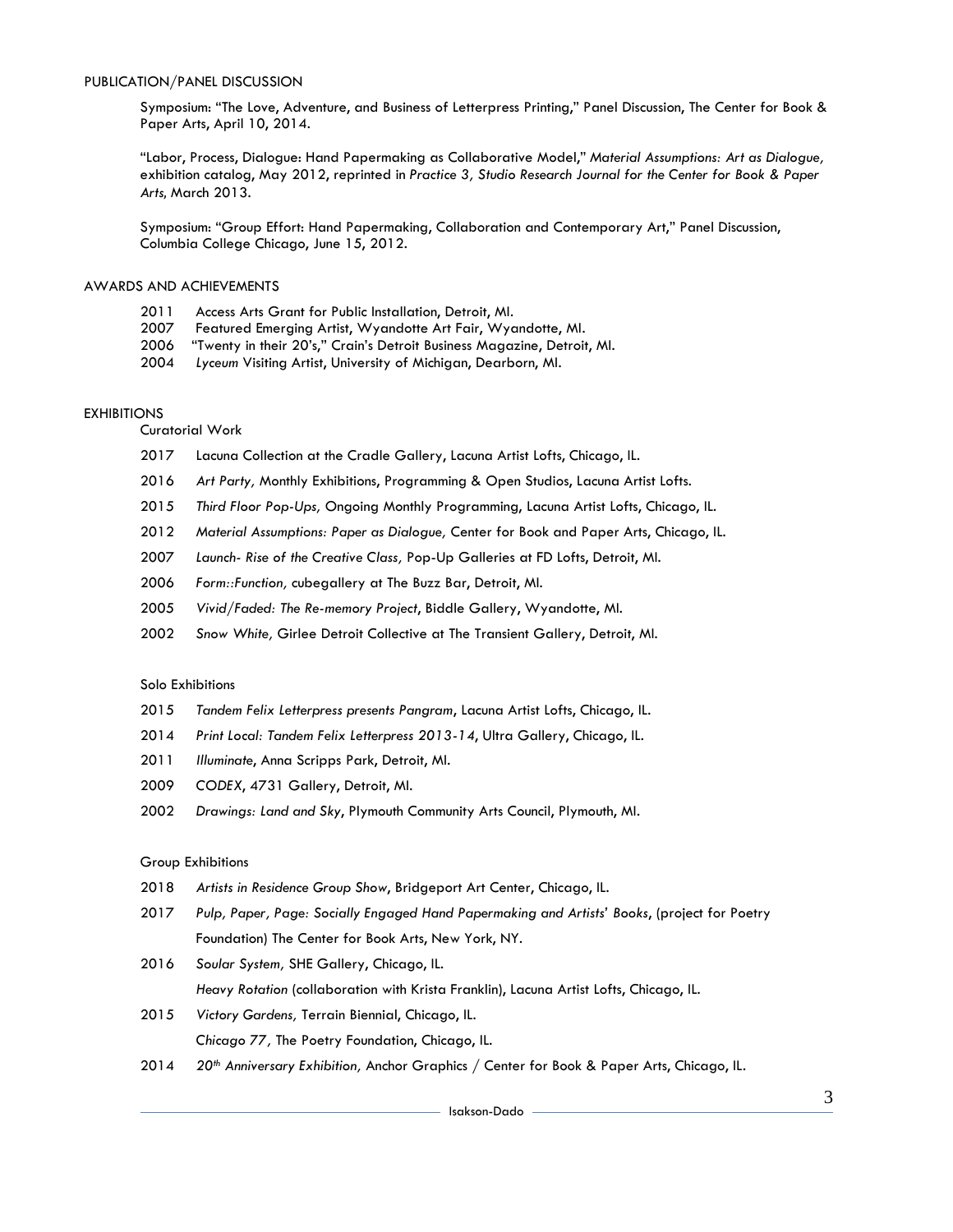- 2013 *Whisper Down the Lane,* Gallery 400, Chicago, IL. *MFA Thesis Exhibition,* Columbia College Chicago, IL. (Catalog)
- 2012 *Material Assumptions: Paper as Dialogue,* Center for Book and Paper Arts, Chicago, IL. *First Generation: A Revolution of Thought,* Arcade Gallery, Chicago, IL.
- 2011 *Sacred/Profane,* Flamenco Arts Gallery, Chicago, IL. *World as Text: Design Charette,* Center for Book and Paper Arts, Chicago, IL. (Catalog) *Wave-Forms: New Works in Sound,* Gallery 204, Chicago, IL. *Image Unit,* NEXT Art Fair 2011, Art Chicago, Merchandise Mart, Chicago, IL.
- 2010 *Let's Talk About Love, Baby,* The Joan Flasch Collection of Artist's Books, School of the Art Institute of Chicago, Chicago, IL, travelling through 2017. (Catalog)
- 2008 *Global Urban Symposium- Urban Artists Event*, Work: Detroit Gallery, University of Michigan, Detroit and Ann Arbor, MI.

*Un-Shelved, An Altered Book Project,* The Forum Gallery, Cranbrook Academy of Art, Bloomfield Hills, MI.

- 2007 *Sonic Lullaby 1.5,* The Contemporary Art Institute of Detroit, Detroit, MI.
- 2005 *The Drawing Show,* 101up Gallery, Detroit, MI. *Vivid/Faded: The Re-memory Project,* Biddle Gallery, Wyandotte, MI.
- 2004 *Wonderland,* AKA Gallery, Pontiac, MI and Cranbrook Art Museum, Bloomfield Hills, MI. *The Print,* Ann Arbor Art Center, Ann Arbor, MI. *The Undergraduate Show*, Art Department Gallery, Wayne State University, Detroit, MI.

# COMMISSIONS / COLLECTIONS

- 2018 ETC Editions/Art in Print, custom letterpress edition of 100 bookmarks for the exhibition *"What is an Edition, Anyway?"* at Mana Contemporary, February-July, 2018.
- 2015 The Poetry Foundation, hand calligraphy for a single edition of the poem *The Chicago 77*, March-May, 2015
- 2012 Center for Book & Paper Art and The Poetry Foundation, designed, hand bound, and letterpress printed edition of 90 books of Ben Lerner's poem, "The Dark Threw Patches Down Upon Me Also." April 2012.

#### REPORTS, INTERVIEWS & FEATURES

"Exploring how contemporary letterpress printmaking in North America can inform UK letterpress practitioners," David Armes, Winston Churchill Memorial Trust, 2015. Link to Article: https://bit.ly/2WMHCx4

"Pilsen Artists Use Old Tech and Current Thoughts to Make Social Statements," Chicago Architecture Blog, March 17, 2014. Link to Article: http://bit.ly/1gzFwHo

"Graduate Students' Thesis Preparation," video interview, The Columbia Chronicle, March 11, 2013. Link to Article: http://bit.ly/10NK8zP

"Material Assumptions: Paper as Dialogue," Art in Print, Courtney R. Thompson, September-October 2012.

"Collaborating on Paper," VIP Art Fair video, 2012. http://vimeo.com/47114810

"Twenty in their 20's: Elizabeth Isakson," Crain's Detroit Business Magazine, Sheena Harrison, 2006. Link to Article: http://bit.ly/GRBAmn